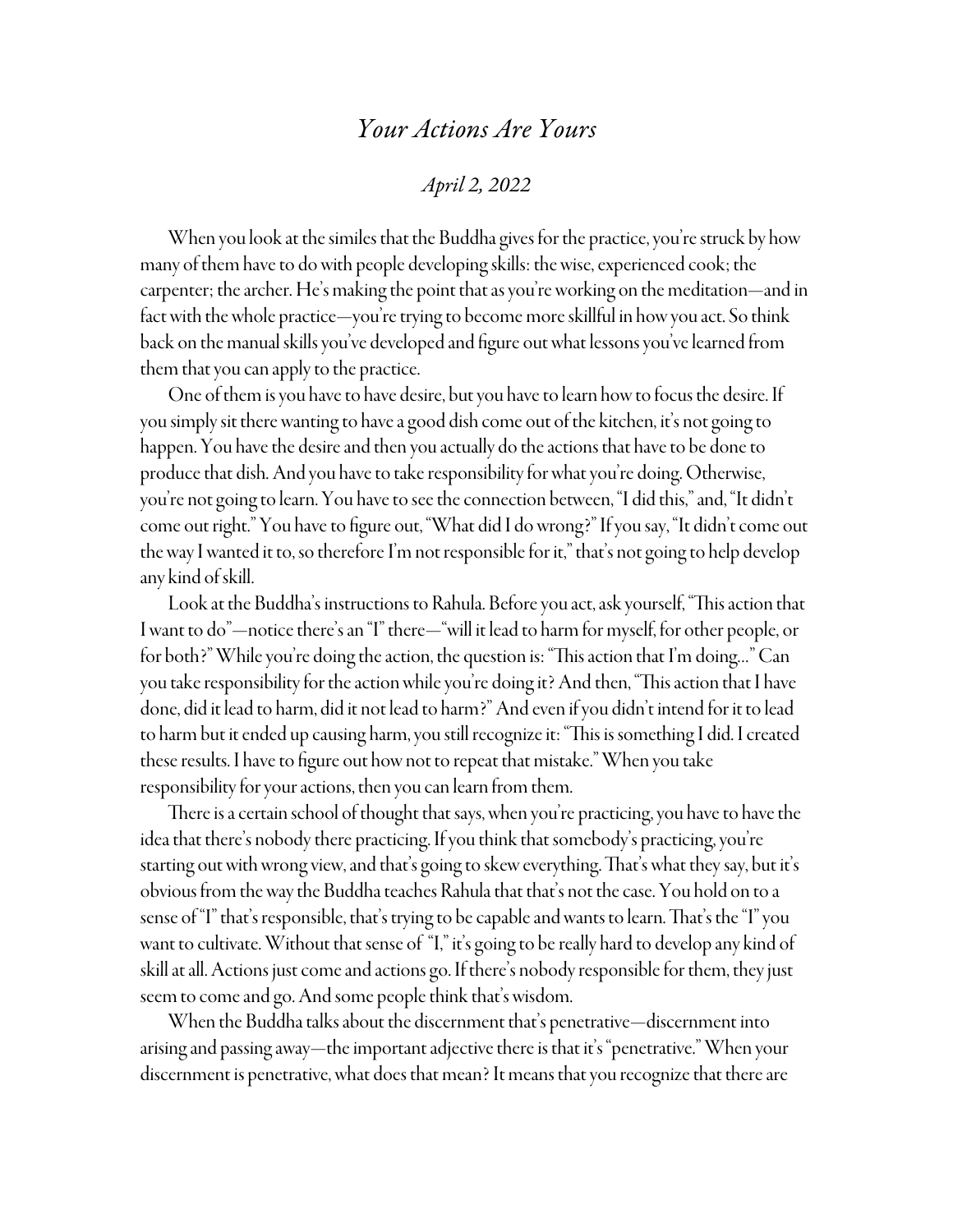skillful actions and unskillful ones, skillful arisings and unskillful ones. If something is skillful, you want to encourage it; if it's not, you want to abandon it.

So again, there's going to be some desire there—the desire to be skillful—and there's going to be a sense of "you" who's responsible for the actions. You've got to maintain that all the way down the path. Even on the higher levels of the noble attainments, non-returners still have a lingering sense of "I am." We talked about this a little bit this afternoon. Stream-enterers have abandoned the idea that "I am this" with regard to the aggregates—either identifying with the aggregates, or identifying yourself as the owner of the aggregates, or believing that you're in the aggregate—that is, for example, you might have a sense of infinite consciousness and you're there inside the infinite consciousness, or you're in there in the body—or that the aggregate is in you. For example, you identify with the infinite consciousness and then assume that you're functioning inside that.

All those kinds of beliefs, the stream-enterer has abandoned. But there still is that lingering sense of "I am," because there's still work to be done. As the Buddha says, with stream-entry, you've perfected virtue, but there's still work that needs to be done in terms of concentration and discernment. And the "I am" is going to be doing that work. When that work is done, then you can put the "I am" aside.

So there's an "I" lingering around even at that stage of the path. One of the images in the Canon is of clothes that have been washed. Even though the dirt is out, the agent that got the dirt out is still lingering, its scent is still lingering in the cloth. After all that, you put it away, and the lingering scent finally disappears. The analogy, though, doesn't explain why it disappears. It disappears because it's not needed anymore. But as long as you need it, use it.

So take responsibility for your mistakes as much as you take responsibility for the things you do well. Only then will you learn from your mistakes. This judgment of who made a mistake is not a final judgment; it's more judging a work in progress.

We've been working at this question of how to find happiness for who knows how long how many lifetimes. We have to recognize, okay, we've made mistakes. If you don't recognize that, then how are you going to learn? This is not one of those cases where you say, "Well, I didn't intend for it to be this way so I'm not responsible." You are the one who did the action, you've got to live with the results. That's the way kamma works. You've got to figure out, "What am I doing wrong?"

It's amazing how many habits carry over from life to life to life. I think I've told you that story of King Asoka. There's a belief that Ajaan Lee was King Asoka reborn. When I learned that, I got a biography of King Asoka that included some translations of the King Asoka edicts in the back. So I translated some of them into Thai for Ajaan Fuang to listen to. There was one where Asoka says to his government workers, "If you want to satisfy me that you're quick enough in responding to my desires, you have to know what I want before I do." Ajaan Fuang laughed at that and said, "Two thousand years. He didn't change."